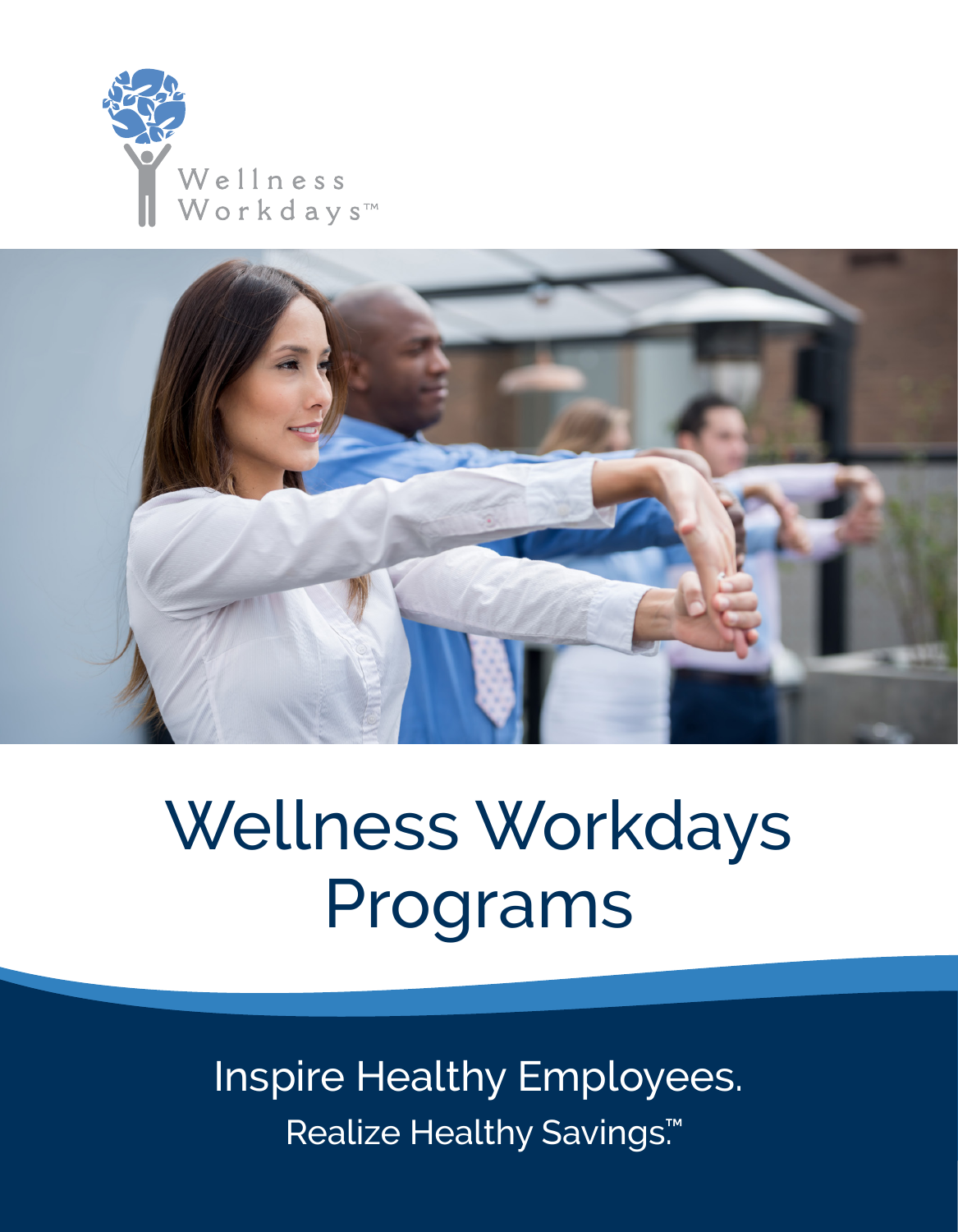# About Wellness Workdays

Wellness Workdays is your dedicated partner to create a corporate wellness program that will inspire your individuals to make simple and positive changes to improve their health.

We work with employers, insurers, benefits consultants and partners to provide the strategic direction, tools and resources required to design and deliver a comprehensive well-being program that improves employee health, productivity and a culture of well-being. Our clear focus on nutrition and a customized, hands-on approach make us unique in the wellness industry.

Our programs are designed to effectively target your entire employee population, not just those at risk. We utilize a population health management approach, including a combination of online resources, personal attention and onsite focus, to ensure your wellness initiative attracts a wide range of individuals. We help individuals improve their overall well-being by applying our expert knowledge in nutrition, physical activity, stress, smoking, productivity, mental and emotional health, and financial wellness.

All of our programs are backed by decades of research. Each program is developed using a scientific approach and evidence-based conclusions from research in nutrition, fitness and wellness.

# Metabolic Syndrome – Behavior Change Program

The final results of a recent Metabolic Syndrome program showed a remarkable improvement in employee health in all categories.\*

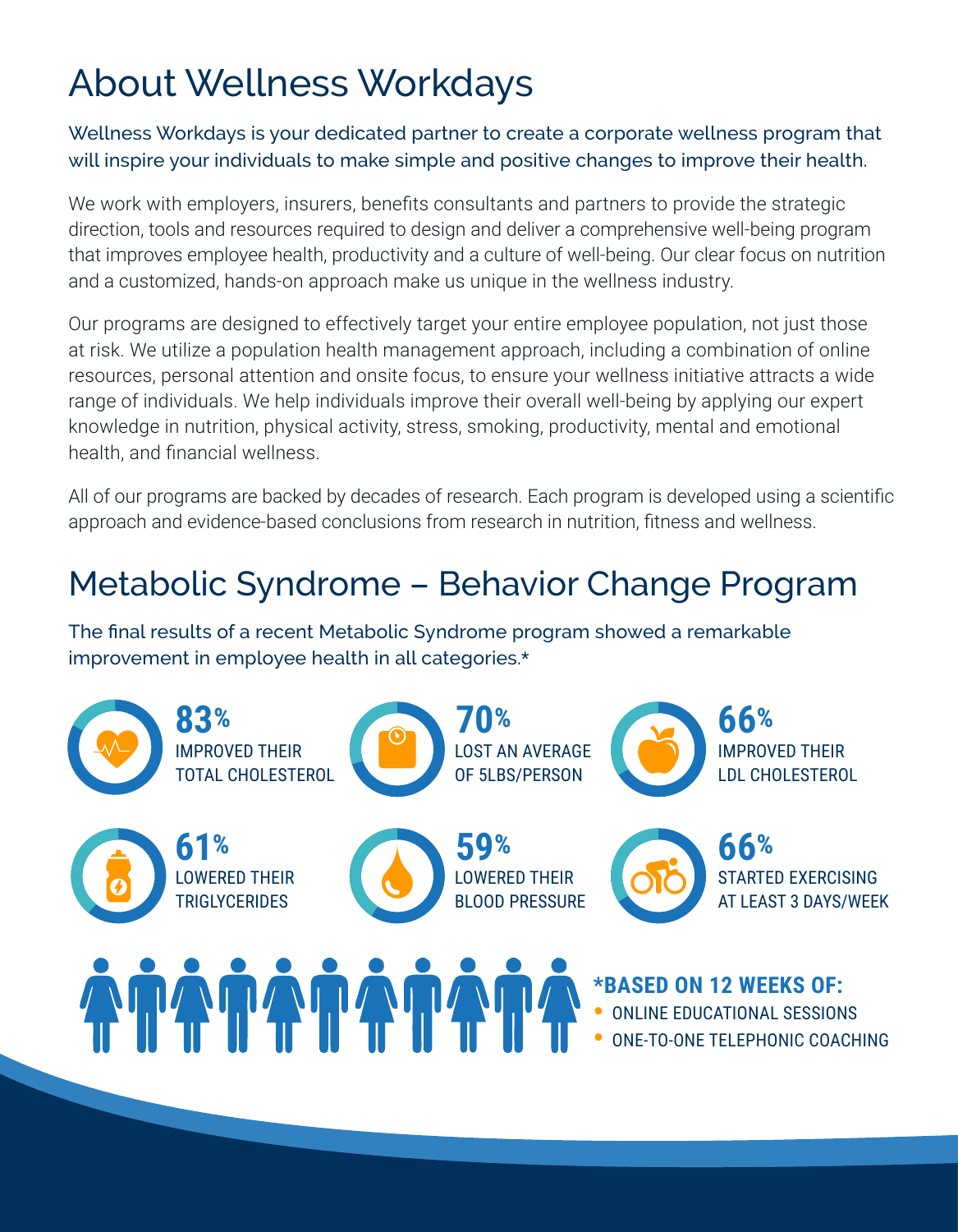# What We Offer

Wellness Workdays is committed to providing effective wellness initiatives to help you achieve your desired outcomes. We do not offer cookie-cutter templates. Our wellness programs are personalized, high-touch, and customized for each organization, no matter your employee population or working budget.

### Screenings and Assessments

| <b>Biometric Screenings</b>                                                                     | <b>Personal Health Assessment</b>                                                 | <b>Fitness Assessments</b>      |  |
|-------------------------------------------------------------------------------------------------|-----------------------------------------------------------------------------------|---------------------------------|--|
| Measure total and HDL<br>cholesterol, blood glucose,<br>blood pressure, and<br>Body Mass Index. | A questionnaire about health<br>behaviors to assess risk and<br>overall wellness. | <b>DermaScan Skin Screening</b> |  |
|                                                                                                 |                                                                                   | <b>Bone Density Screening</b>   |  |
|                                                                                                 |                                                                                   | <b>Engagement Surveys</b>       |  |
| Interested in another screening not listed? Please inquire at wellness@wellnessworkdays.com.    |                                                                                   |                                 |  |

### Content Areas

| <b>Nutrition &amp; Healthy Eating</b> | <b>Stress &amp; Resilience</b>         | <b>Financial Wellness</b> |
|---------------------------------------|----------------------------------------|---------------------------|
| <b>Weight Management</b>              | <b>Mental &amp; Emotional Wellness</b> | <b>Sleep</b>              |
| <b>Physical Activity</b>              | Smoking Cessation                      | and More!                 |

### Programs and Services (Implementation of Content Areas)

**Behavior Change Programs**  Evidence-based programs to help employees make lasting changes. These range in length from 30 days to a full year, and can be self-directed (online) or led by a Registered Dietitian.

#### **Health Fair Tables**

Highlights general wellness or a specific health topic at your company's health fair.

**On-site Seminars and Online Webinars** One time event or a series. **Chair Massages** A wonderful antidote to stress and muscle tension.

**Wellness Challenges** Team-based or individual challenges focusing on a variety of wellness topics.

#### **Health Coaching**

On-site or telephonic. Provides access to an RD or certified wellness coach to help individuals develop and achieve goals.

**Culture Campaigns** Foster a culture of well-being

at your organization.

**Fitness Classes**  Yoga, strength exercises, gym orientations, and more.

#### **Cooking or Smoothie Demonstrations**

Build skills and confidence in the kitchen. Focus on general nutrition or cooking for specific dietary needs.

To request your services and begin designing your wellness program, visit our website at www.wellnessworkdays.com.